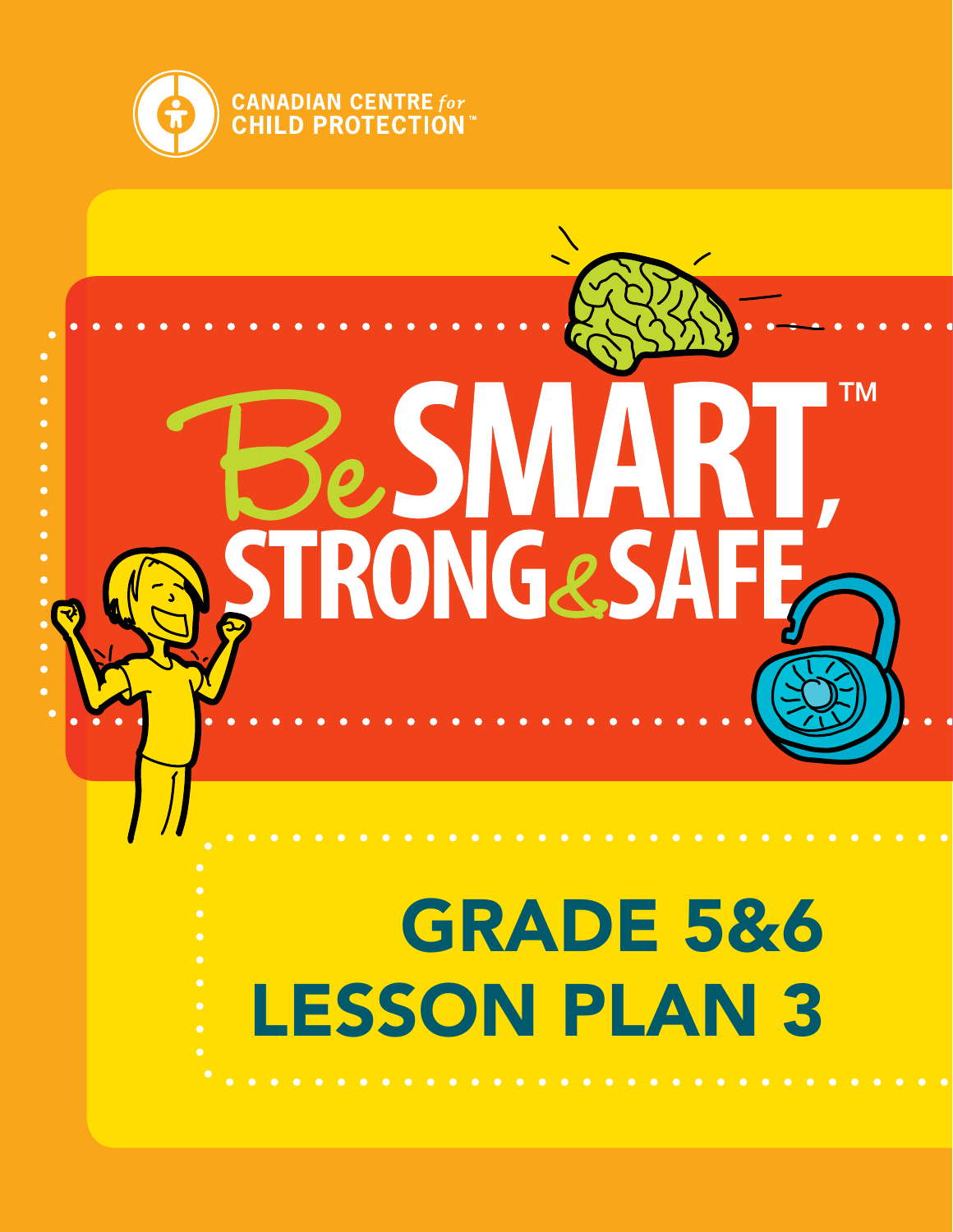

# LESSON 3

# RESPECTING OR BREAKING PERSONAL BOUNDARIES

## **Outcome**

- Students will learn that respecting themselves is as important as respecting others.
- Students will learn that personal boundaries are about more than the personal space around them.
- Students will understand that they need to tell and/or seek advice from a *safe adult* when they feel uncomfortable, unsure, scared, and/or confused.

#### Required Materials

- Be Smart, Strong & Safe booklet
- Personal Boundary Sentences (examples of breaking boundaries and respecting boundaries from page 16 of the Be Smart, **Strong & Safe** booklet cut into strips).
- Envelopes (1 per group) \*
- Large sheets of construction paper (1 per group) \*
- Felt Markers (1 per group) \*
- Rulers (1per group) \*
- Scissors (1 per group) \*
- Glue Sticks (1 per group) \*
- Green and red markers \*

Note: materials with an (\*) are not supplied.

*Suggested Time: 70 minutes* 

# Definition of Respect:

To treat others with dignity and to expect to be treated with dignity.

### **Presentation**

#### ACTIVATE PRIOR KNOWLEDGE (15 minutes) Class Discussion

#### Ask:

"What are some ways children can increase their safety?"

"What are boundaries? For example, what are the boundaries in our playground for our grade?"

#### Think-Pair-Share:

#### Ask:

"What are some examples of personal boundaries?"

- Allow students a moment to think about the question.
- Allow a minute or two for students to turn to a partner and share their answers with a friend.
- Ask partners if they would like to share their answers with the class.

#### SENTENCE SORT: Respecting and Breaking Boundaries

Discuss the connection

#### Ask:

"What do boundaries have to do with respect?"

#### Explain the following to students:

Respect is important to understand so that we can distinguish between the two types of boundaries we are going to talk about today. We are going to discuss the difference between respecting boundaries and breaking boundaries. You already probably know examples of these two types of boundaries. To help you remember what you already know, you will be sorting sentences that refer to either respecting boundaries or breaking boundaries in groups.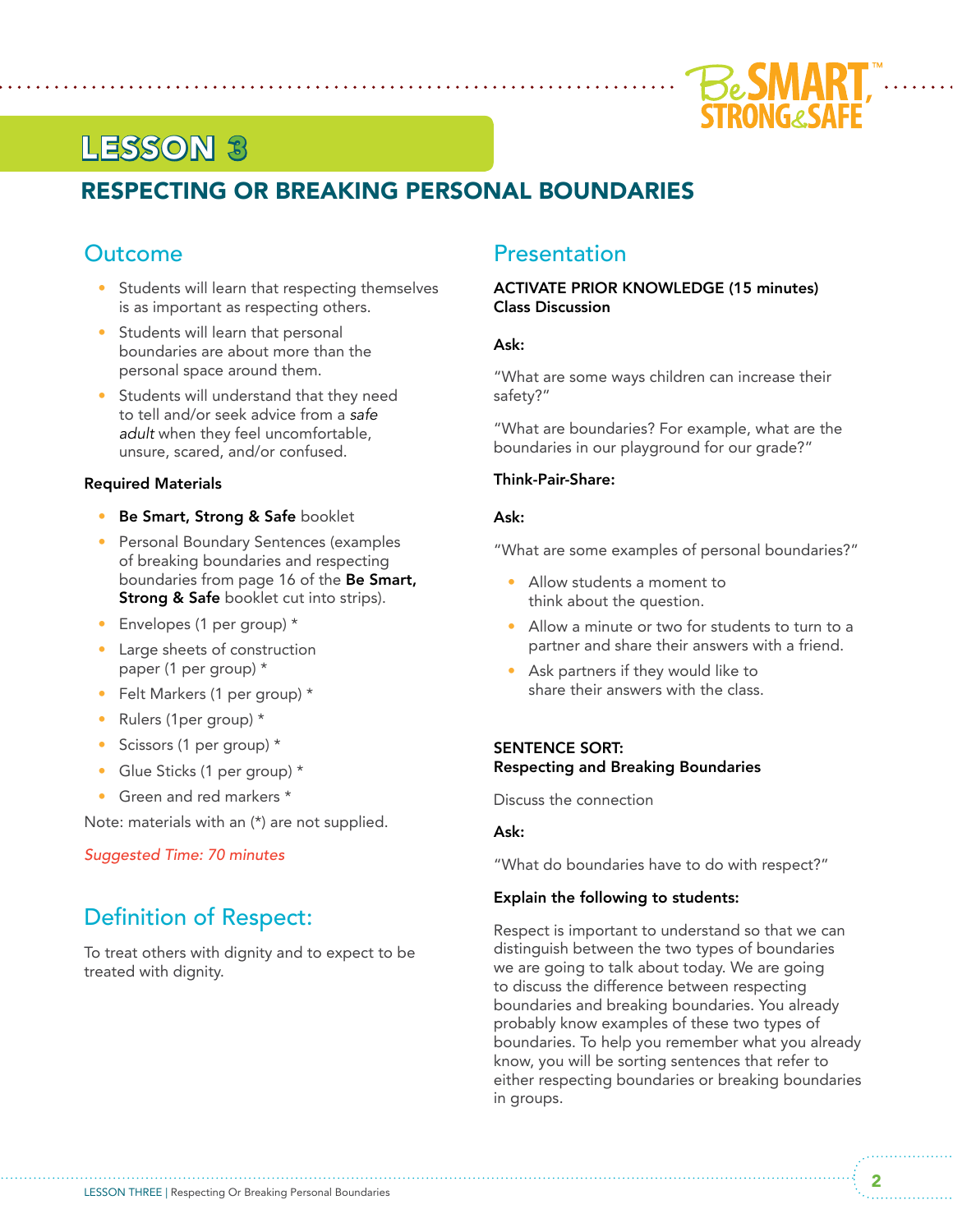

#### Process:

- Explain the above to students.
- Arrange students into 4 groups so that if you choose to do centres later, your groups are already divided.
- Hand out to each group: one envelope with the sentences (from page 16 of the Be Smart, Strong and Safe booklet), one piece of large construction paper, a felt marker, a ruler, a pair of scissors, and a glue stick.

<u>. . . . . . . . . . . . . .</u>

- Have students work as a group to sort the sentences into appropriate categories (respecting boundaries and breaking boundaries-talk to a *safe adult*).
- Once checked, have students divide the large piece of construction paper into two columns (respecting boundaries and breaking boundaries-talk to a *safe adult*).
- As a group, have students glue the sentences into the proper columns on their large sheet of construction paper.
- After each group has completed this task, have a whole class discussion to review the answers and provide additional information about each sentence.

# Guided Practice

#### ACQUIRING NEW INFORMATION Take a Stand (10 minutes)

- Have students stand in the middle of the classroom to start.
- Read the *True or False Quiz* on page 2 of the Be Smart, Strong & Safe booklet to the class.
- If students believe the statement is true ask them to remain standing. If students believe the statement is false ask them to sit down.
- Discuss the correct answers with the class. Address any questions at this time.
- Re-ask the questions to the class, but this time ask the students if the statement refers to respecting or breaking boundaries.
- Discuss the correct answers with the class. Address any questions at this time.

#### SCENARIO: Creepy (15 minutes)

Refer to the *Creepy* story on pages 12-13 of the Be Smart, Strong & Safe booklet.

#### Think-Pair-Share:

- Hand out the Be Smart, Strong & Safe booklets to the class.
- Read the true story Creepy to the class. Have the class follow along with you.
- Provide students time to find at least 3 things that seem weird about what happened to "grossed out's" friend.
- Have students turn to a partner and share what they found weird about the story.
- Choose volunteers to share their answers.
- Have students turn to page 20 to compare their answers.
- Discuss all answers and clarify or expand if needed.

#### CENTRES (15 minutes)

Divide the class into 4 groups (if indeed there is a centre rotation): A, B, C and D. Group A starts at Centre 1 "Word Splash." (Give children 2-3 minutes then switch centres until all 4 groups have visited all 4 centres. Keep in mind this will take 10-15 minutes. Otherwise omit rotating through centres and just hand out the different activities.

#### Explain the following to students:

We are going to rotate through centres to learn more about respecting and breaking boundaries-talk to a *safe adult*. Remember, knowledge keeps us strong and empowers us when we are faced with a difficult or uncomfortable situation.

#### WORD JUMBLE

• Have students complete the Word Jumble activity on page 19 of the Be Smart, Strong & Safe booklet.